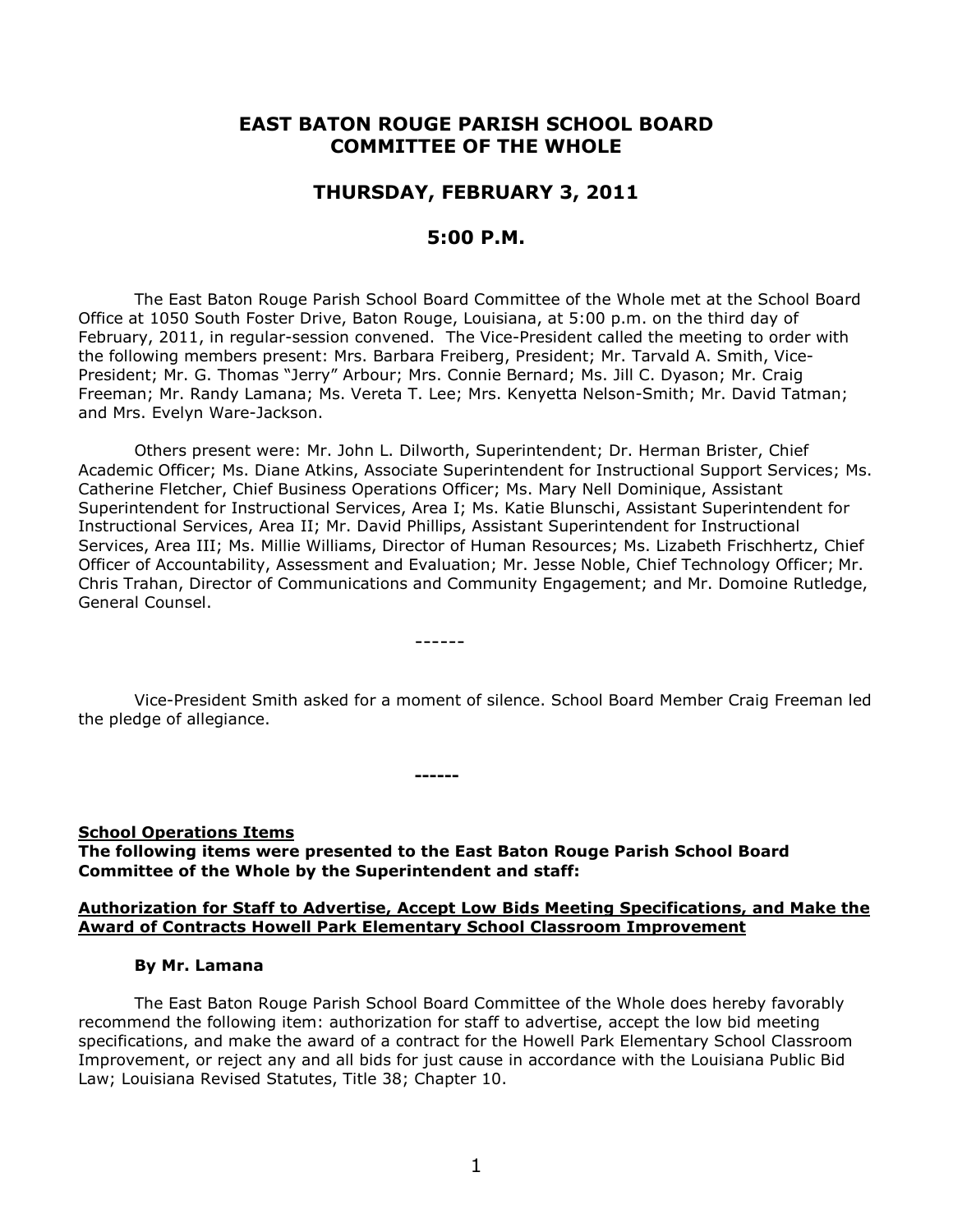## **Seconded by Mr. Arbour**

**Favorably recommended by a vote of the members present. (Ms. Dyason was absent.)**

**------**

**Authorization for Staff to Advertise, Accept Low Bids Meeting Specifications, and Make the Award of Contracts Istrouma High School Classroom Improvement**

## **By Mr. Arbour**

The East Baton Rouge Parish School Board Committee of the Whole does hereby favorably recommend the following item: authorization for staff to advertise, accept the low bid meeting specifications, and make the award of a contract for the Istrouma High School Classroom Improvement, or reject any and all bids for just cause in accordance with the Louisiana Public Bid Law; Louisiana Revised Statutes, Title 38; Chapter 10.

## **Seconded by Mrs. Bernard**

**Favorably recommended by a vote of the members present. (Ms. Dyason was absent.)**

**------**

## **Finance**

**The following items were presented to the East Baton Rouge Parish School Board Committee of the Whole by the Superintendent and staff:**

## **Education Jobs Fund Budget for 2010-2011**

## **By Mr. Lamana**

The East Baton Rouge Parish School Board Committee of the Whole does hereby favorably recommend the following item: approval of the Education Jobs Fund Budget for 2010-2011, Fiscal Assurances Form, Statement of Affirmation Form, and Budget Form.

## **Seconded by Mrs. Bernard**

**Favorably recommended by a vote of the members present. (Ms. Dyason was absent.)**

**Instructional/Pupil Services Items**

**The following items were presented to the East Baton Rouge Parish School Board Committee of the Whole by the Superintendent and staff:**

**------**

## **Grants**

**By Mrs. Bernard**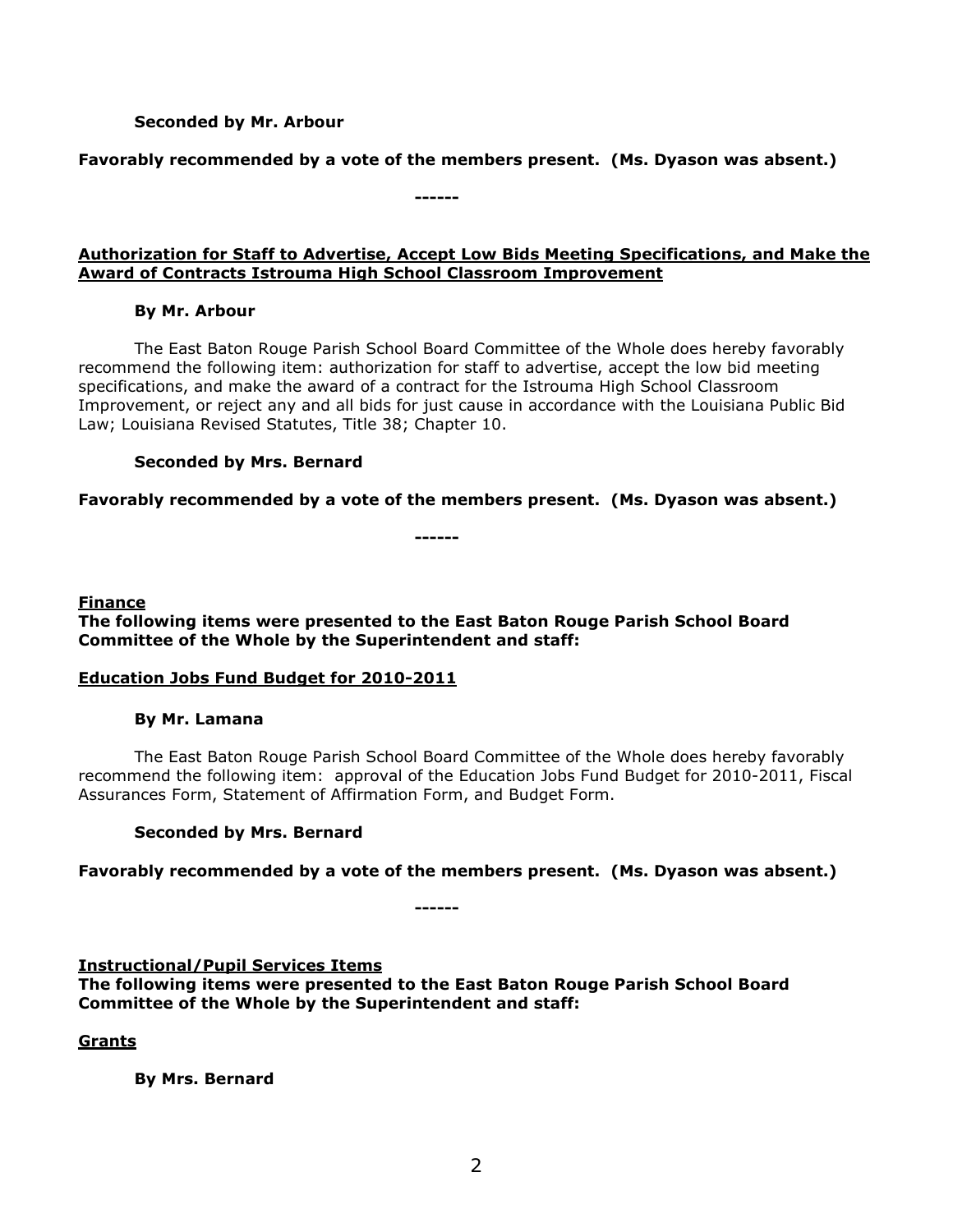The East Baton Rouge Parish School Board Committee of the Whole does hereby favorably recommend the following item: acceptance of the following grants under \$50,000.00: a) Lowe's Toolbox for Education Grant in the amount of \$5,000.00. (Recipient: Ellen Floyd – Jefferson Terrace Elementary School) No formal presentation needed; b) Good Sports Equipment Grant in the amount of \$9,382.04 (Recipient: Coach Paul Jackson – EBR Lab Academy) No formal presentation needed; c) KaBoom Community Partner Playground Project (Recipient: Dawn Hayward – Sharon Hills Elementary School) No formal presentation needed; and d) Target Field Trip Grants in the amount of \$2,100.00 (\$700/each) (Recipients: Ellen Floyd – Jefferson Terrace Elementary School, Melissa Morrissey, Audubon Elementary School, and Genedi Shamburger – Woodlawn High School).

## **Seconded by Mr. Lamana**

## **Favorably recommended by a vote of the members present. (Ms. Dyason was absent.)**

**------**

## **2010-2011 Early Childhood Program Budget**

### **By Mr. Arbour**

The East Baton Rouge Parish School Board Committee of the Whole does hereby favorably recommend the following item: approval of the 2010-2011 LA 4 Early Childhood Program Budget in the amount of \$5,190,045.00.

### **Seconded by Mr. Lamana**

## **Favorably recommended by a vote of the members present. (Ms. Dyason was absent.)**

**------**

### **Other Items**

**The following item was presented to the East Baton Rouge Parish School Board Committee of the Whole by the Superintendent and staff:**

## **2011-2012 District School Year Calendar**

### **By Mrs. Freiberg**

The East Baton Rouge Parish School Board Committee of the Whole does hereby favorably recommend the following item: approval of the district calendar for the 2011-2012 school year.

### **Seconded by Mr. Tatman**

### **The vote on the motion was as follows:**

- **Yeas: (10) Mr. Arbour, Mrs. Bernard, Mrs. Dyason, Mrs. Freiberg, Mr. Lamana, Ms. Lee, Mrs. Nelson-Smith, Mr. Smith, Mr. Tatman, and Mrs. Ware-Jackson**
- **Nays: (1) Mr. Freeman**